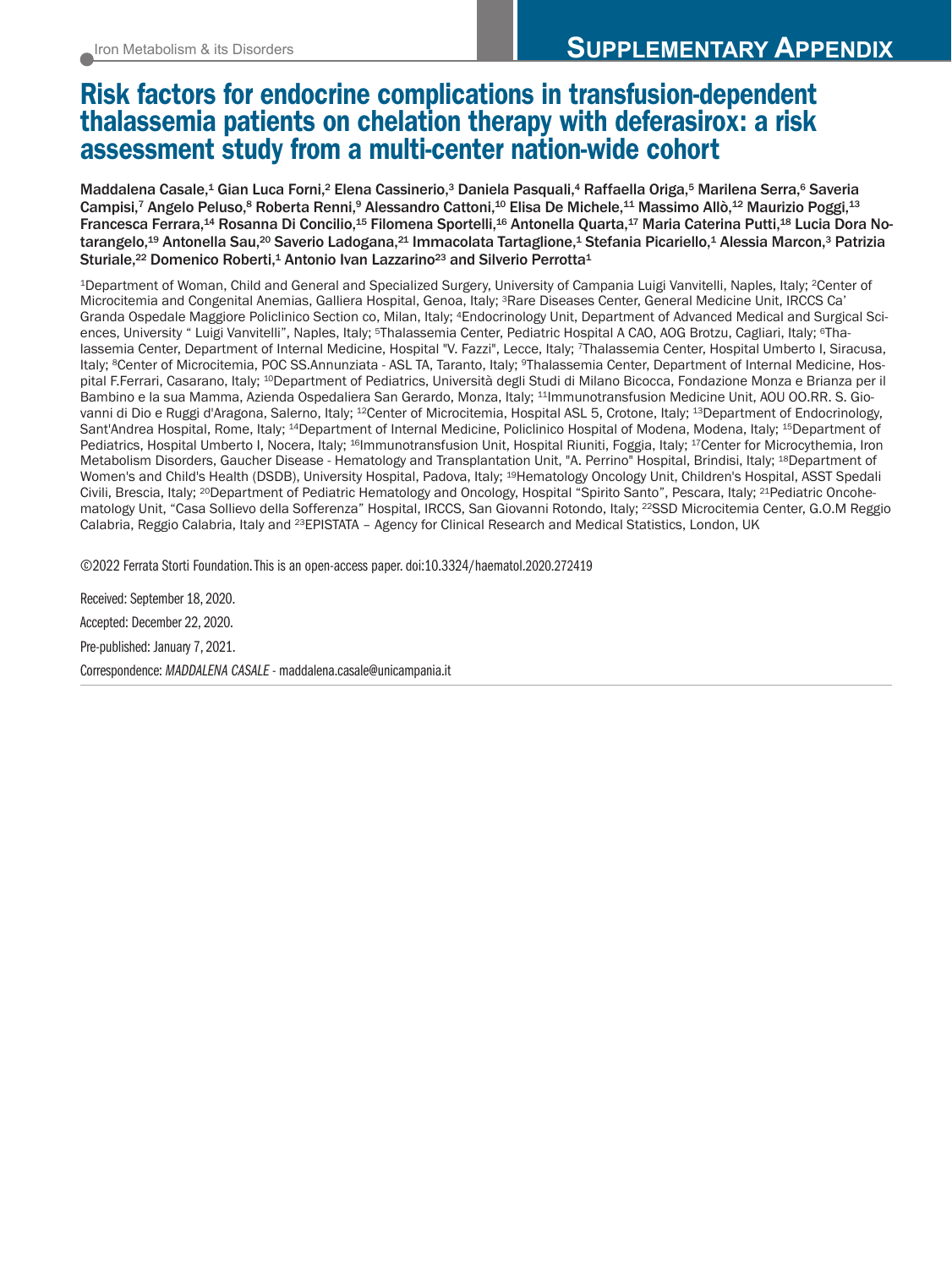## **Supplemental Material**

## **Online Supplementary Methods**

Standardized protocols for the management of the disease were shared and discussed during meetings hold with clinicians from each centre. All consecutive patients visited at the participating sites since September 2009 were recruited into the cohort provided the inclusion criteria were met: affected by TDT and assigned to long- term deferasirox monotherapy. All patients included in the study had to maintain the same chelator during the observation in order to avoid biases related to the change of chelator drug. In the event of patient death, the collection was performed until the last available assessment. In the event of deferasirox discontinuation, endocrine data were collected until the time of discontinuation, along with reasons for discontinuation, such as adverse events, therapy failure, poor compliance, medical decision, etc. For those patients who started deferasirox therapy prior to 2009 and were still on the same chelation therapy at the study enrolment, the observation time was extended to the start of the deferasirox therapy. All centres followed standardized protocols, also for the transfusion program,<sup>18</sup> maintaining pre-transfusion haemoglobin above 9-10.5 g/dl or higher levels for children or patients with cardiac complications ( $\geq 10.5$  g/dl). Some variables were routinely measured in adults, such as estradiol, testosterone, LH, and FSH, BMD.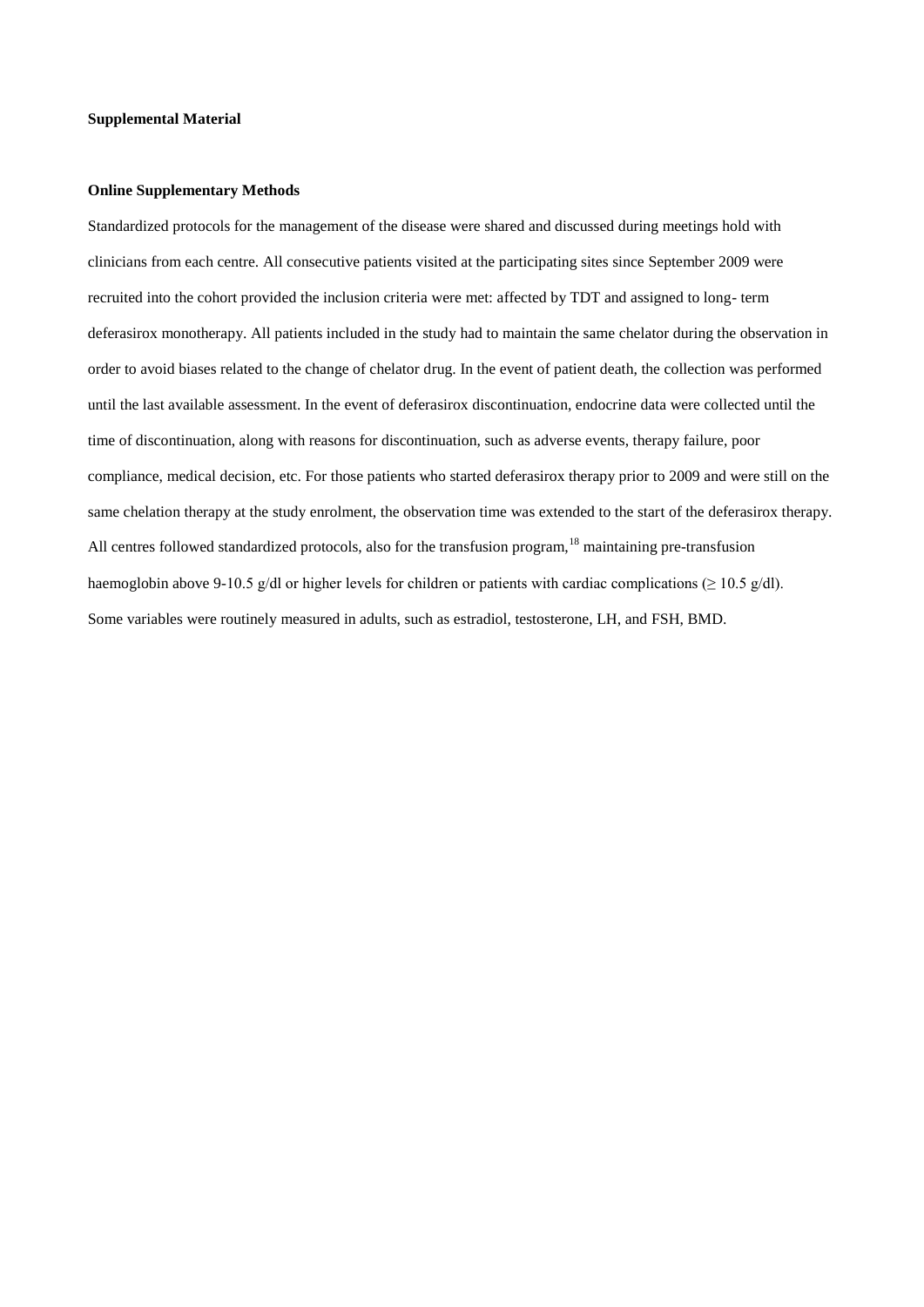**Supplemental Material 1.** Crude survival curve for all patients (n=426, events=104), with age as the underlying time variable.



**Supplemental Material 2.** Crude survival curve for patients with no endocrinopathies at baseline (n=118, events=43), with age as the underlying time variable.

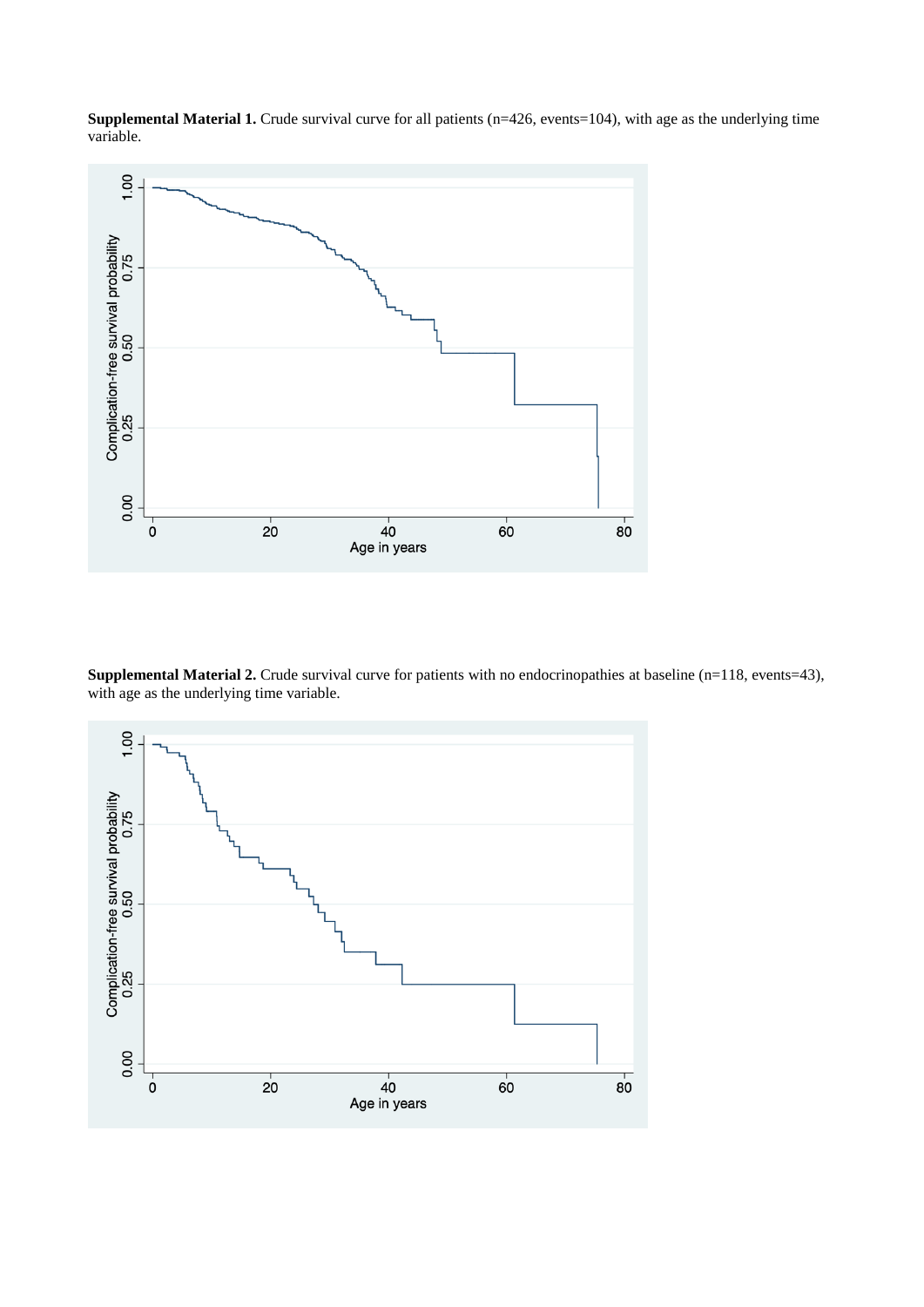

**Supplemental Material 3.** Survival curves by number of endocrinopathies at baseline, adjusted for age and TSH.

**Supplemental Material 4.** Survival curves by age group, adjusted for TSH and number of endocrine diseases at baseline.